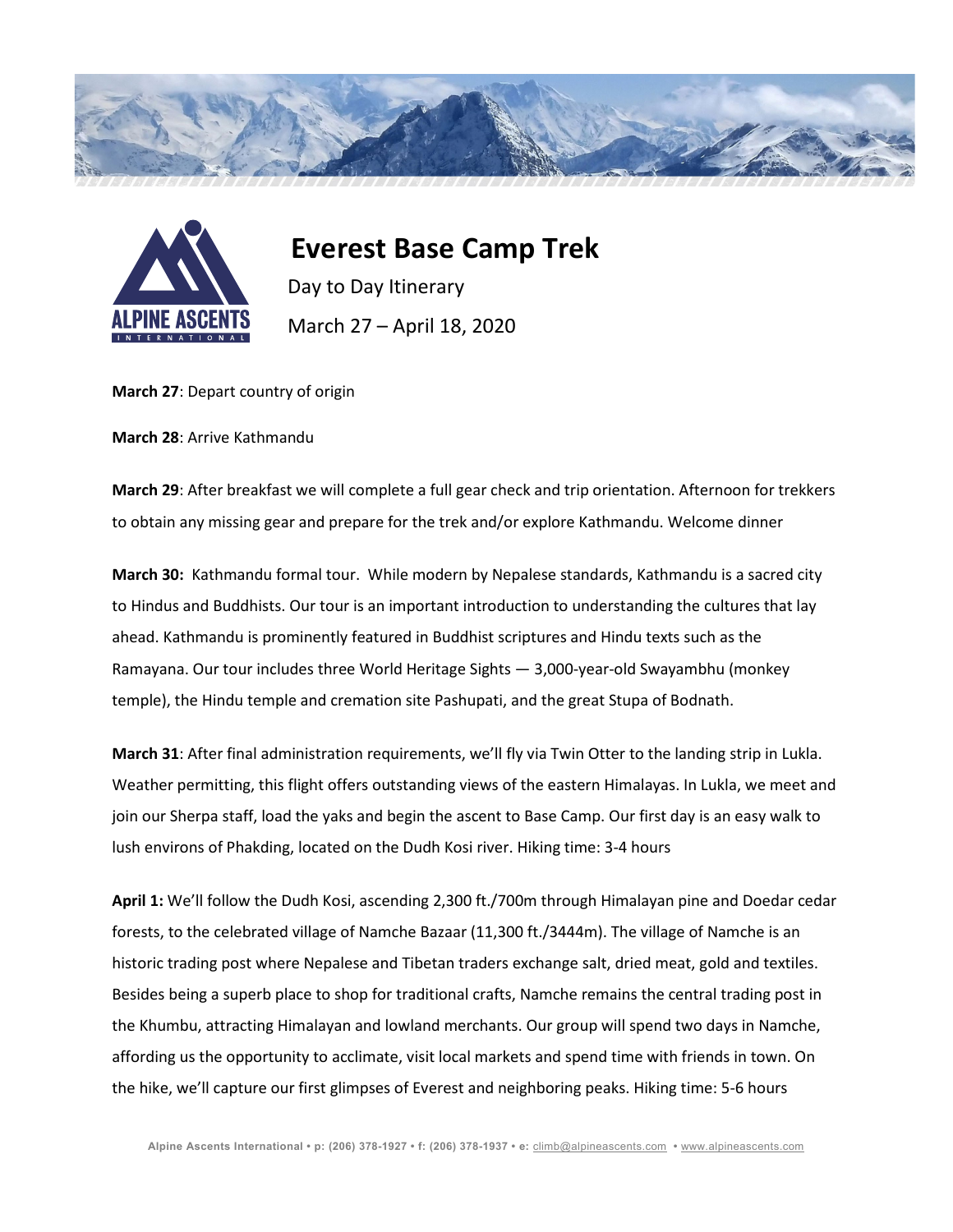

**April 2:** In the morning, we'll take an acclimatization hike, gaining 1,000 feet to take in the amazing mountain vista. In the afternoon, we'll have time to visit sights in Namche Bazaar, including the local marketplace.

**April 3:** On perhaps one of the most fascinating days of the trek, we'll travel to the village of Thame (12,464 ft./3,800m), off the main trekking path. We'll have the unique opportunity of visiting the home of Lakpa Rita Sherpa, our Sirdar (lead Sherpa) and Everest climbing guide. His family has been a mainstay of this small community, raising yaks and farming. This gives us an intimate view of Sherpa culture while visiting a traditional home. Interestingly enough, a number of famous climbing Sherpa have come from Thame. The Thame experience is one rarely afforded to trekkers. After lunch, we climb to the Thame monastery and further explore local Buddhism. We'll tour this 400 year-old gompa (monastery) and learn about its inner workings and the lives of its monks. As we view the monastery, we'll discuss the wall paintings and artifacts that are central to Buddhist practice. Hiking time: 5 hours

**April 4:** From Thame, we'll walk to the beautiful twin villages of Khunde and Khumjung (12,400 ft./3780m), two of the largest villages in the Khumbu and home of Sir Edmund Hillary's hospital and school. The day's walk is moderate and pretty, winding through thick cedar forest. Hiking time: 6 hours

**April 5**: We'll continue on and climb to the village of Tengboche (12,683 ft./3865m), the cultural and religious center of the Khumbu. At the monastery we'll attend Buddhist ceremonies and rituals performed by local monks. Vistas from Tengboche are spectacular. The jagged peaks of Thamserku and Kangtega stand to our south, as Everest, Lhotse, Nuptse and Ama Dablam are visible to the north. The Monastery at Tengboche is one of the most well-known in the world, as the Rinpoche is revered throughout the Buddhist community, and has authored a number of books and essays. In the past our groups have had an audience with the Rinpoche and received his blessing.

Views from this locale (one of the finest on earth), include Kwangde (20,293 ft./6,185m), Tawachee (21,457 ft./6540m), Nuptse (25,843 ft./7876m), Lhotse 27,883ft/8498m, Everest 29,035ft/8850m, Ama Dablam 22,487ft/6854m), Kantega (22,235 ft./6,777m), Thamserku (21,674 ft./6,606m). Hiking time: 4-5 hours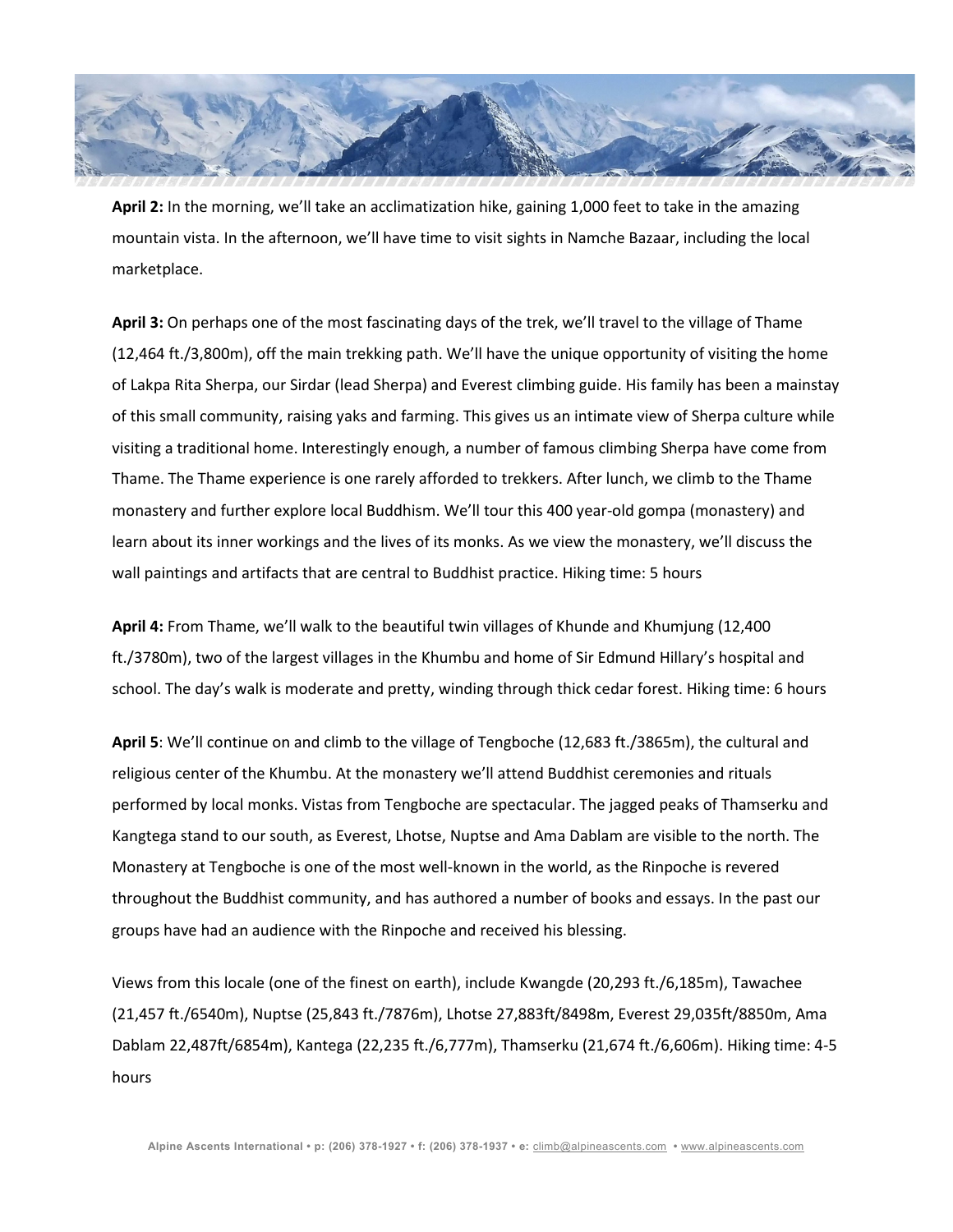

**April 6-7**: We'll climb to the village of Pheriche (13,907 ft./4238m), which is not far from Dingboche (a village en route to Island Peak). Pheriche has become famous for its high-altitude medical clinic. The clinic attracts world-renowned physicians who from time to time acquire data to analyze the effects of high altitude on human physiology. We'll visit the clinic and learn more about the effects of high altitude on Himalayan climbers. Hiking time: 4 hours. We'll also spend an additional day further acclimatizing and hiking.

**April 8**: Above Pheriche, the character of the terrain changes, and we'll begin to understand the starkness of the high alpine landscape. Our path climbs the terminal moraine of the Khumbu glacier and continues to the settlement of Lobuche (16,174 ft./4,929m), where we'll spend one night. This trail passes through a famous memorial that honors the many Sherpa who lost their lives in the high mountains. Lobuche is located on the flank of an old lateral moraine of the Khumbu glacier. Hiking time: 4-5 hours

**April 9**: The trail winds through the high tundra and glacial moraine to Gorak Shep (16,924ft/5158m), the last inhabited area before Everest Base Camp. Gorak Shep presents a rougher environment and gives the trekker the true flavor of the rigors of mountaineering. In the afternoon, depending on weather conditions, we will either make an ascent of Kala Pattar (18,300 ft./5577m), and return to Gorak Shep for the night. Kala Pattar is a small peak with excellent views of Everest, Nuptse and nearby Pumori and will be the highpoint of acclimatization before heading to Lobuche East and Island Peak. Many well-known Everest photos are taken from the summit of Kala Pattar. Base camp lies beneath the sweeping ridges of Everest and Nuptse. Hiking time: 4-5 hours.

**April 10**: This morning, we walk to Base Camp where we will sleep for the night. Hiking time: 6 hours

**April 11**: Waking before sunrise, we'll make an early ascent of Kala Pattar (if not completed on the way in) about 3 hours from base camp , (18,300 ft./5577m), a small peak with excellent views of Everest, Nuptse and nearby Pumori. Many well-known Everest photos are taken from the summit of Kala Pattar. Then we begin our return to lower altitudes and quickly feel the difference in our lungs. This night is spent in the village of Dingboche (14,450 ft./4404m), a stunning village of stone huts known as the